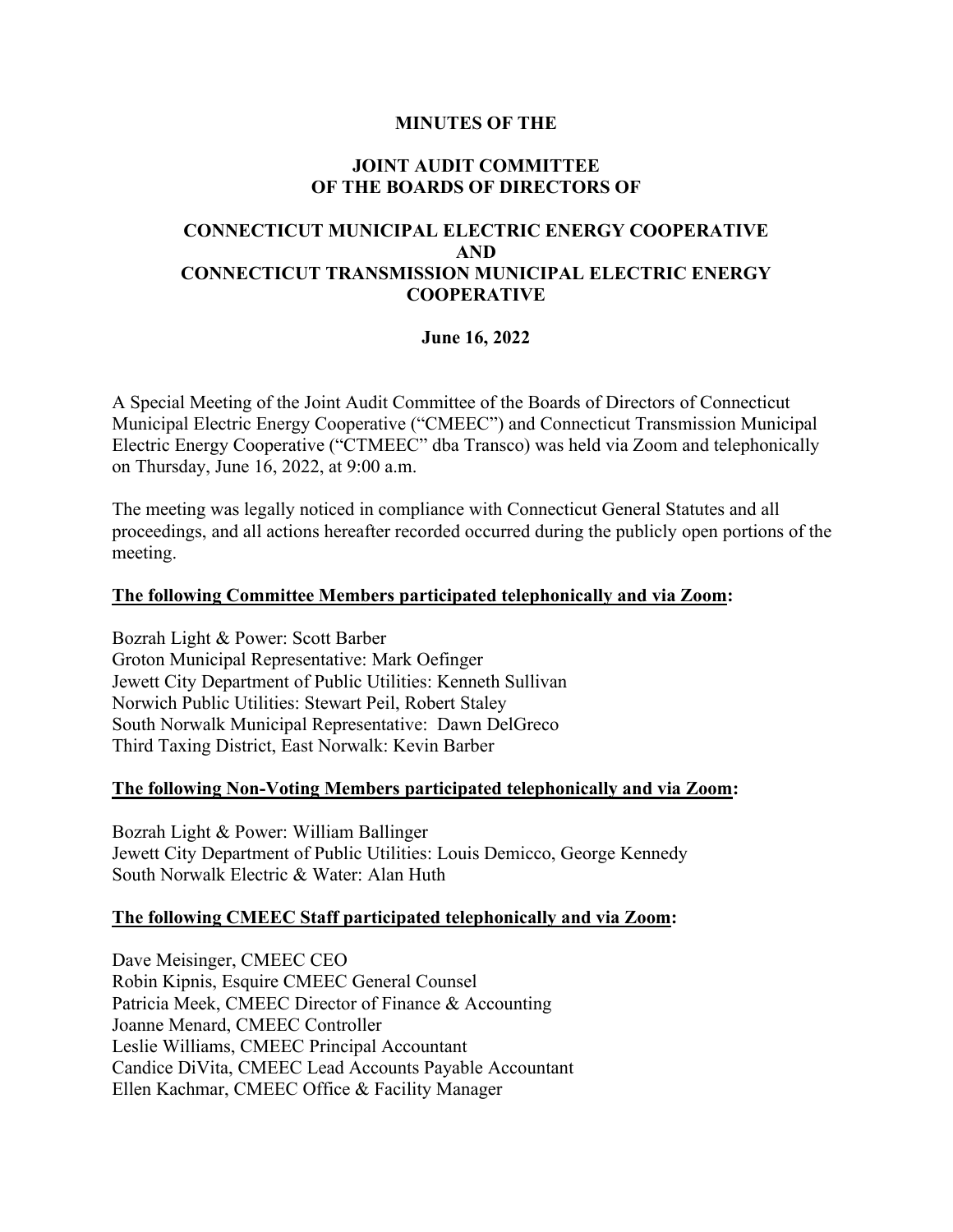# **Others participated telephonically and via Zoom:**

David Silverstone, Esquire, Municipal Electric Consumer Advocate

Ms. Kachmar recorded.

Committee Chairman Stewart Peil called the meeting to order at 9:05 a.m. noting for the record that today's meeting is being held telephonically and via Zoom. Committee Chairman Peil reminded participants to keep their devices on mute unless speaking to eliminate background noise. He asked participants to state their names when speaking for clarity of the record.

#### **Specific Agenda Item:**

#### **A Public Comment Period**

No public comment was made.

### **B Roll Call**

After Ms. Kachmar conducted roll call, Committee Chairman Peil confirmed a quorum of this Committee was present.

# **C Approve the Minutes of the March 17, 2022, Regular Meeting of the CMEEC / CTMEEC Joint Audit Committee**

**A motion was made by Committee Member Mark Oefinger, seconded by Committee Member Robert Staley to Approve the Minutes of the March 17, 2022, Regular Meeting of the CMEEC / CTMEEC Joint Audit Committee.**

#### **Motion passed unanimously.**

# **D** Discussion: Accounts Payable Internal Audit, review of RFP responses and possible **vote to engage firm**

Joanne Menard, CMEEC's Controller, informed the Committee that CMEEC had sent out a Request for Proposal for an Accounts Payable Internal Audit to fourteen (14) different audit firms. The proposals received were provided to the Committee for review prior to the meeting.

CMEEC's Municipal Electric Consumer Advocate expressed concerns whether the Board's purposes would be best served by engaging an audit firm that previously had performed work for CMEEC. A robust discussion followed.

 Having heard various options and opinions on the topic, Stewart Peil, the Committee Chairman, called for vote.